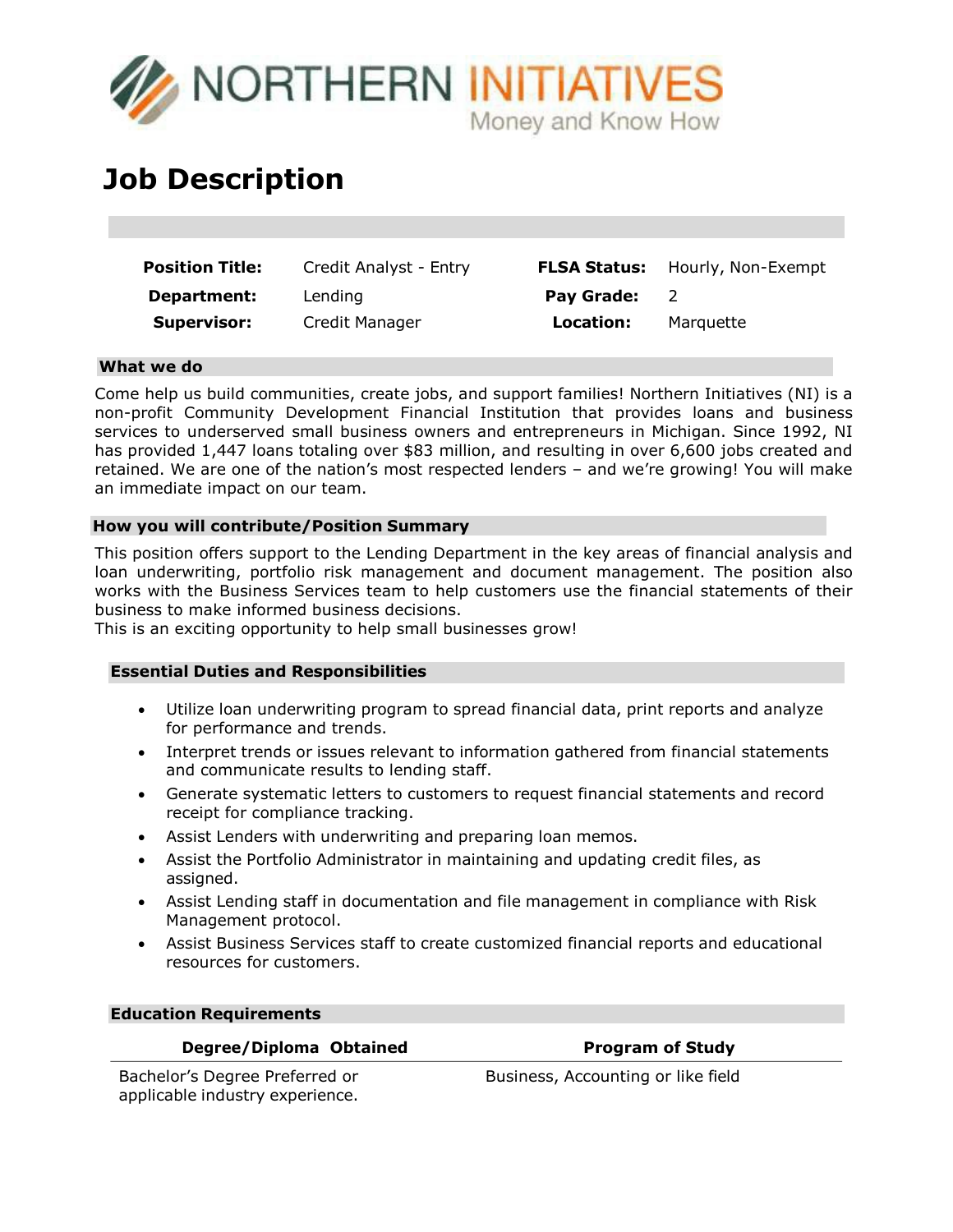

#### **Experience Requirements**

#### **Years of Experience Type of Experience**

1 -3 Years Commercial lending experience

Previous experience preferred in the same or similar previous positions. The job requires a sound knowledge of common and uncommon techniques, concepts, methods, practices, procedures, use of forms, routines, etc., of a complex nature in order to enter or begin performing the job.

# **Contacts**

Contact with all of Northern Initiatives' staff, specifically the lending department to fulfill critical duties within Northern Initiatives; must maintain good working relationships within the organization, as well as with Board members.

External contacts involve maintaining a relationship with customers (potential and existing), title companies, insurance companies, or bankers. A relationship involves discussing and resolving problems or gathering comments which could lead to proposing measures to enhance services and proactive solutions.

Contact with outside sources to raise awareness about NI. These outside sources include customers, established partners (banks, economic development groups, etc.), prospective partners and donors, and community organizations.

#### **Skills and Abilities**

- Achievement and Effort Job requires establishing and maintaining personally challenging achievement goals and exerting effort toward mastering tasks.
- Active Listening Giving full attention to what other people are saying, taking time to understand the points being made, asking questions as appropriate, and not interrupting at inappropriate times.
- Analyzing Data or Information Identifying the underlying principles, reasons, or facts of information by breaking down information or data into separate parts.
- Attention to Detail Job requires the ability to manage multiple projects being careful about detail and thorough in completing work tasks.
- Clerical Knowledge of administrative and clerical procedures and systems such as word processing, managing files and records, and other office procedures and terminology.
- Cooperation Job requires being pleasant with others on the job and displaying a good-natured, cooperative attitude.
- Critical Thinking Using logic and reasoning to identify the strengths and weaknesses of alternative solutions, conclusions or approaches to problems.